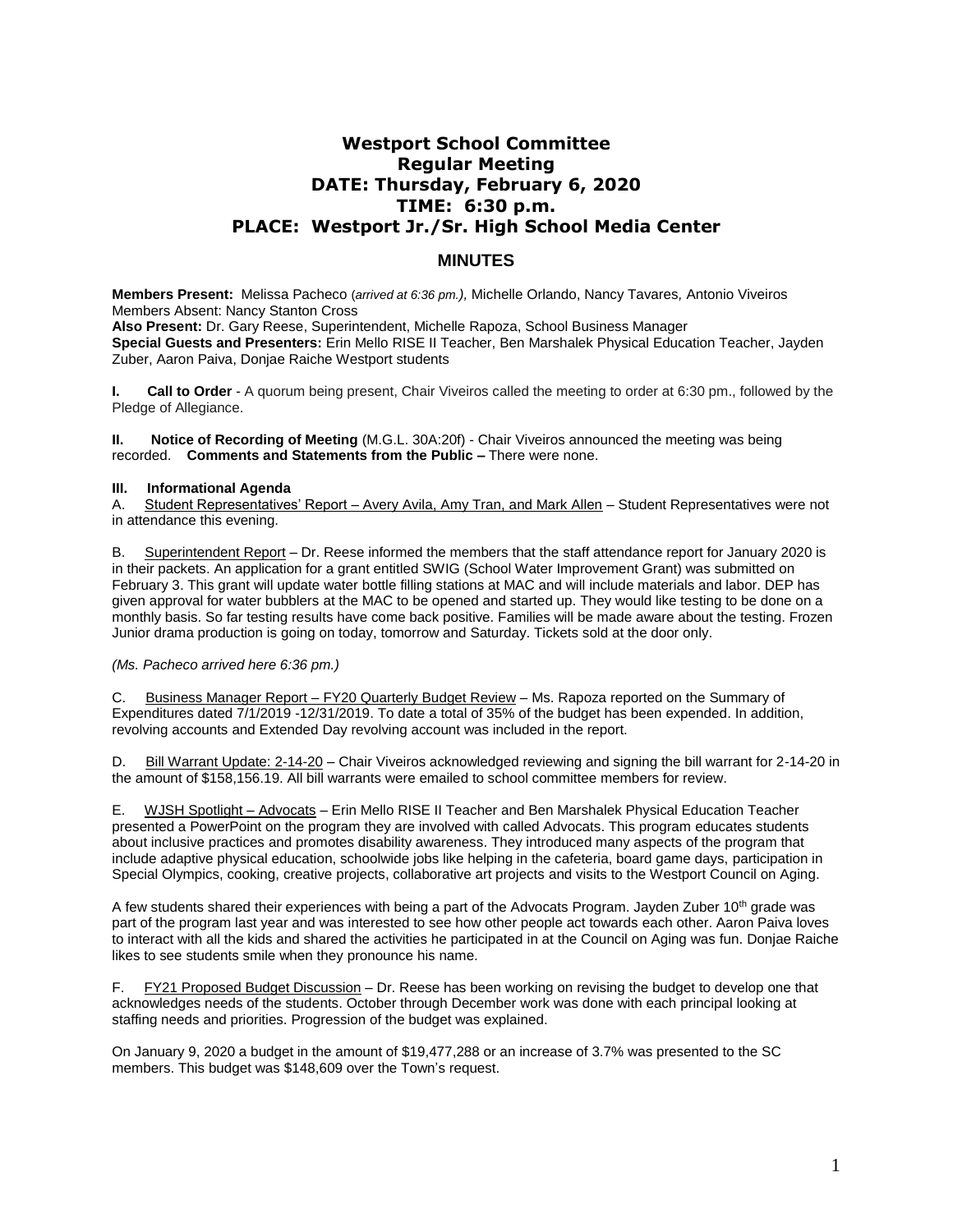On January 23, 2020 a Work Session was held and the budget was reviewed line by line for potential savings. Adjustments were made.

On January 30, 2020 the proposed budget presented to the SC was \$19,341,912 or a 3.0% increase reflecting \$13,233 over the Town's budget figure.

Mr. King informed the School Department the budget needs to be reduced by \$256,724.

On February 4, 2020, a Work Session was held showing a budget with proposed reductions that would drastically impact the district. Not having sufficient supports and programs, students may leave for other schools and this costs money. It was noted the budget reflects 84% for salaries and 16% for everything else.

Discussion took place on asking for what is needed.

Dr. Reese explained that Collaborative Programs work together to share resources. Westport belongs to a collaborative and as a member, the district can send students at a reduced cost. Having a voice on how this collaborative is run is also a benefit.

# **IV. Action Agenda** - *(taken out of order)*

A. Review and Act on FY21 Proposed Budget - The proposed FY20/21 budget was set in the amount of \$19,527,562. A budget number needs to be voted on, then this amount will go before FinCom on February 25<sup>th</sup>.

Discussion was held on adding funds of \$70,000 to the budget to support the Chromebook initiative, with all members in agreement.

 A motion was made to approve the FY20/21 Westport Community Schools Education Budget in the amount of \$19,597,562 - including the cost for Chromebooks.

Motion by Pacheco, seconded by Tavares 4/0/0

#### **III. Informational Agenda** – *(continued)*

G. Use of Facilities Discussion - Item tabled to the next SC meeting.

#### H. Subcommittee Updates –

Policy Subcommittee – Ms. Pacheco announced there will be a Policy Subcommittee on Monday February 10 at 5 pm. to review the homework policy and MASC policy updates.

Town Audit Committee – Ms. Orlando reported at the last meeting the auditor was on the phone and spoke about resolved issues from the Treasurer's Office. Next meeting will take place in March. Ms. Rapoza informed members that procedural manuals are discussed and will be combined with the Town's.

School Building Committee - Dr. Reese reported the project is on budget. An aerial view of the work was shown and next steps were discussed. Chair Viveiros reported last night a Design Subcommittee meeting was held. Items discussed included baseboard trim, adding back granite curbing if possible and floor options /types such as tile, rug, and concrete. Color of the brick was approved at a prior meeting adding an additional \$19,000.

#### **IV. Action Agenda**

B. Review and Act on Minutes of Thursday, January 16, 2020 Work Session and Thursday, January 23, 2020 Work Session, Thursday, January 30, 2020 –

 A motion was made to approve the minutes of Thursday, January 16, 2020 Work Session and Thursday, January 23, 2020 Work Session, and Budget Public Hearing Thursday, January 30, 2020.

Motion by Tavares, seconded by Pacheco 4/0/0

C. Review and Act on a \$9,040 Financial Literacy Planning & Implementation Grant for the Westport Community Schools - Dr. Reese mentioned this grant is a way to supplement and support the budget with funds coming from the Department of Education. Funds will assist in developing curriculum for K-12 to teach financial literacy skills.

 A motion was made to accept \$9,040 Financial Literacy Planning & Implementation Grant for the Westport Community Schools.

Motion by Orlando, seconded by Tavares. 4/0/0